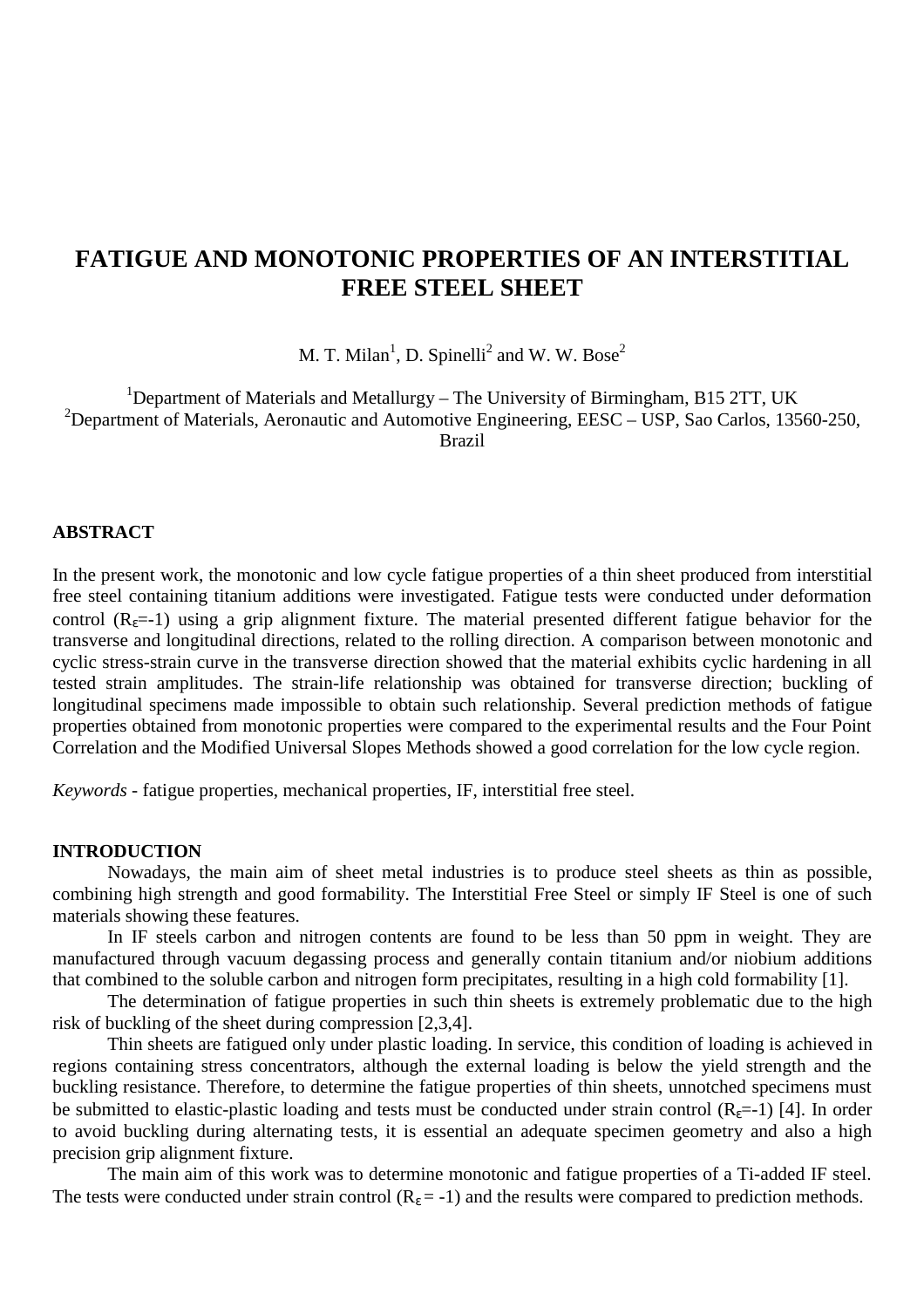## **MATERIALS AND EXPERIMENTAL PROCEDURES**

The material consists of a Ti-added IF steel, 1 mm thick, 80% cold rolled and fully annealed. The chemical composition of the steel in wt % is: C 0.0059, Mn 0.144, P 0.016, S 0.0091, Si 0.007, Al 0.044, N 0.0061 and Ti 0.076.

Tensile tests were conducted at room temperature, in a 100kN capacity testing machine at crosshead speed of 0,5 cm/min. The tensile specimens were manufactured and tested according to ASTM E-8 [5], ASTM E-517 [6] and ASTM E-646 [7] standards. The specimens were cut in longitudinal,  $45^{\circ}$  and transverse directions related to the rolling direction of the steel.

The geometry of the fatigue specimens is shown in Fig. 1; the thickness of the specimens was 1mm. The axes of the fatigue specimens were parallel and transverse to the rolling direction of sheet steel, and designed to minimize buckling during fatigue tests conducted under negative strain ratio  $(R<sub>s</sub>=-1)$ .

Grips were carefully aligned with the aid of one MTS alignment fixture. The elongation of the fatigue specimens was measured using an extensometer with gage length of 8,0 mm, which was attached to the specimens using springs The free buckling length between the grips was fixed in 20 mm. The fully reversed strain controlled fatigue tests were performed according to ASTM E-606 [8] standard in air and at room temperature, on a computer controlled servo-hydraulic MTS testing machine with a maximum capacity of 200kN.

A 50% load drop in relation to the cycle of reference was adopted for failure criterion. Total strain amplitudes in the range from 0,15% to 0,45% were used in the testing program. The tests were carried out at frequencies ranging from 0,3Hz to 5Hz with the first load reversal in tension.

The texture of the sheet was determined by means of pole figures generated through X-ray diffraction techniques using a Siemens DSM 5000 diffractometer.

#### **RESULTS AND DISCUSSION**

#### *Monotonic Properties:*

Table 1 presents the results of monotonic properties for the material in the 3 tested directions of the sheet: L (longitudinal), LT  $(45^{\circ})$  e T (transverse).

Transverse specimens showed higher yield strength, ultimate strength, total elongation and normal anisotropy. Longitudinal specimens exhibit higher area reduction, ductility and hardening exponent.

The high normal anisotropy ( $R_m$ =2,04) and the low planar anisotropy ( $\Delta R$ =0,134) result in good formability properties.

#### *Transverse Fatigue Properties:*

The elastic, plastic and total strain-life curves for the transverse direction are presented in Fig. 2. In this figure, it can be seen the transition point  $(2N_t=1,4\times10^5$  reverses) limiting the low and high cycle regions.

The total strain-life relation can be expressed as:

$$
\Delta \varepsilon_{t} / 2 = 0.0186 (2N_{f})^{-0.262} + 0.235 (2N_{f})^{-0.476}
$$
 (1)

Fig. 3 shows the strain-life curves for IF-Ti (Transverse), a deep drawing quality steel (DDQ)[2] and stainless steel AISI 301 [9]. It can be observed that the DDQ steel exhibits a behavior similar to the observed in the IF-Ti steel. In relation to the AISI 301 steel, IF-Ti steel presents higher lives for the low cycle region and lower lives for the high cycle region. This result was expected, since the stainless steel has higher yield strength (255 MPa) and ultimate strength (849 MPa) than the IF-Ti steel, being more suitable to high cycle fatigue.

Fig. 4 presents the monotonic and cyclic stress-plastic strain curves for the transverse direction. The equations of these curves can be compared below:

$$
\sigma = 596.0 \varepsilon_p^{0.300} \quad \text{(Monotonic)} \tag{2}
$$

$$
\sigma = 190,6 \varepsilon_p^{0,0506} \text{ (Cyclic)} \tag{3}
$$

According to Mitchell [10], materials with monotonic hardening exponent, n, higher than 0,15 presents cyclic hardening. In fact, from Fig. 4 it can be derived that the IF-Ti steel (n=0,235) exhibited cyclic hardening in all tested strain amplitudes.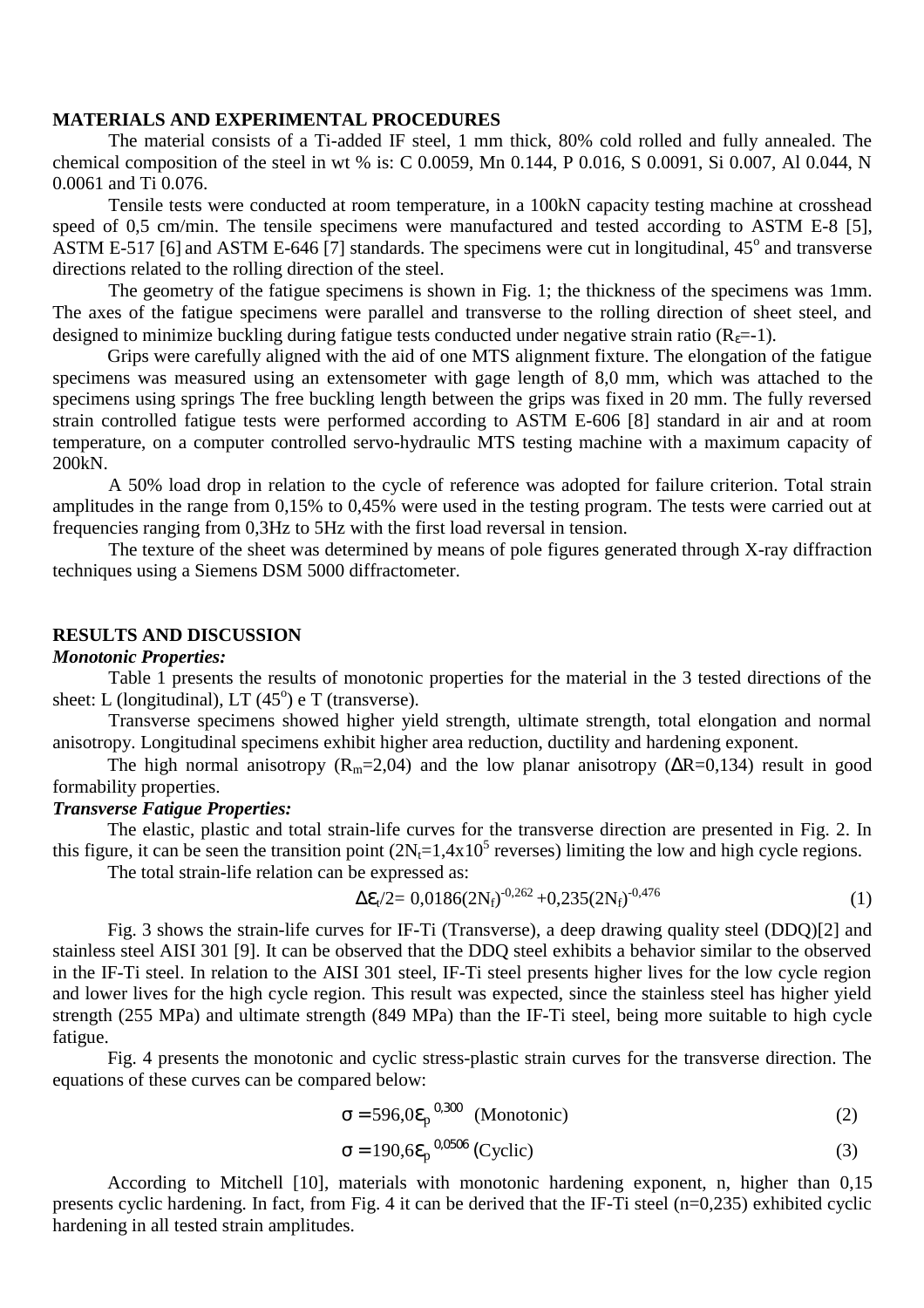Figure 5 presents a comparison of the stress amplitude  $(\Delta \sigma/2)$  evolution for all strain amplitudes tested. It can be inferred (for strain amplitudes above 0,25%) that the material initially softens, followed by hardening and then softens again until half-life. In the second half of life there is a slight hardening again.

#### *Neuber Factor Analysis:*

The Neuber factor  $(Δσ.Δε.E)<sup>1/2</sup>$  provides a reliable prediction of the fatigue life of notched components taking into account the local stress-strain fields at the notch, and can be regarded as a damage parameter for notched components if the nominal stress ( $\Delta S$ ) and the fatigue concentration factor (K<sub>f</sub>) are known [11]. The Neuber analysis can be summarized by the following relationship:

$$
K_f \Delta S = (\Delta \sigma \Delta \epsilon . E)^{1/2} \tag{4}
$$

The product of the nominal stress  $(\Delta S)$  and the fatigue concentration factor  $(K_f)$  defines a hyperbola, where stress versus strain = constant. The intersection of this curve with the cyclic stress-strain curve gives an estimation of the notch root stress and strain. Higher the strength of a steel, lower is the local strain and thus, the cyclic deformation response as well as its fatigue resistance will command notched behavior [11].

Life curves in terms of the Neuber factor can be generated from strain controlled smooth specimens data by extracting the strain range ( $\Delta \varepsilon$ ) and corresponding steady-state stress range ( $\Delta \sigma$ ) for each point. Fatigue lives of notched components can be estimated by entering these curves at the appropriate value of K<sub>f</sub> ∆S, providing a more realistic indication of the relative performance of materials in actual components.

Fig. 6 shows the Neuber factor-life curves for IF, DP400 [2], DDQ [2] AISI 301[9] and IF-HS180 [12] steels. It can be seen that IF steel presents the lowest Neuber factor.

## *Buckling of Longitudinal Specimens:*

All 14 tests on transverse specimens were successful. However, in 14 attempts of testing longitudinal specimens, 13 resulted in buckling. The explanation for such behavior could be the material anisotropic properties when submitted to fatigue loading in transverse and longitudinal directions.

The material texture analysis using pole figures (Fig. 7) showed two strong texture components:  ${554}$  ${225>$  and  ${111}$  ${12>}$ . Considering both  ${554}$  ${225>}$  and  ${111}$  ${12>}$  texture components for the IF-Ti steel and with the knowledge that the major slip systems of body centered cubic metals are composed by the {110}planes and <111> directions, it is possible to establish an analysis of the number of slip systems that may operate during loading in a specific direction. The slip systems that may operate are those, which the Schmid Factor is different from zero.

The Schmid factor is given by  $\cos\phi \cos\lambda$  where  $\phi$  is the angle between the load direction and the normal to the slip plane and  $\lambda$  is the angle between the load direction and the slip direction. The higher the Schmid factor the lower the necessary load to activate a slip system. The maximum value of the Schmid factor is 0.5 [13].

Therefore, Table 2 shows the number of slip systems that may operate under transverse and longitudinal loading, considering the two texture components of the IF-Ti steel.

It was possible to verify that during the first cycle, the stress levels achieved for loading in the transverse and longitudinal directions are very similar. However, as the test proceeds, hardening during a longitudinal loading is higher due to the greater number of slip systems that may operate, resulting in a higher degree of dislocation entanglement. Also, the Schmid factor for the majority of these systems are lower than that observed for transverse loading and therefore require higher load to start operating.

As a consequence, during the cyclic loading of longitudinal specimens, the material exhibits a initial hardening that overcomes the buckling resistance of the material for the imposed geometric conditions during the tests. Buckling of longitudinal specimens occurred when compressive stress reached 170 MPa. This value is in accordance with the theoretical value, calculated by the Tangent Modulus Method, described by Shanley [14].

The transverse specimens also exhibit initial hardening for strain amplitudes higher than 0,25%. However, this initial hardening is not enough to overcome the buckling resistance of the material and, consequently, all tests were successful.

## *Prediction Methods:*

Fatigue properties, such as stress-life curve (S-N) and strain-life curve (ε-N), require several and long tests and consequently high costs. Therefore, in the last 35 years, several researchers have developed methods to estimate fatigue properties from monotonic properties [15].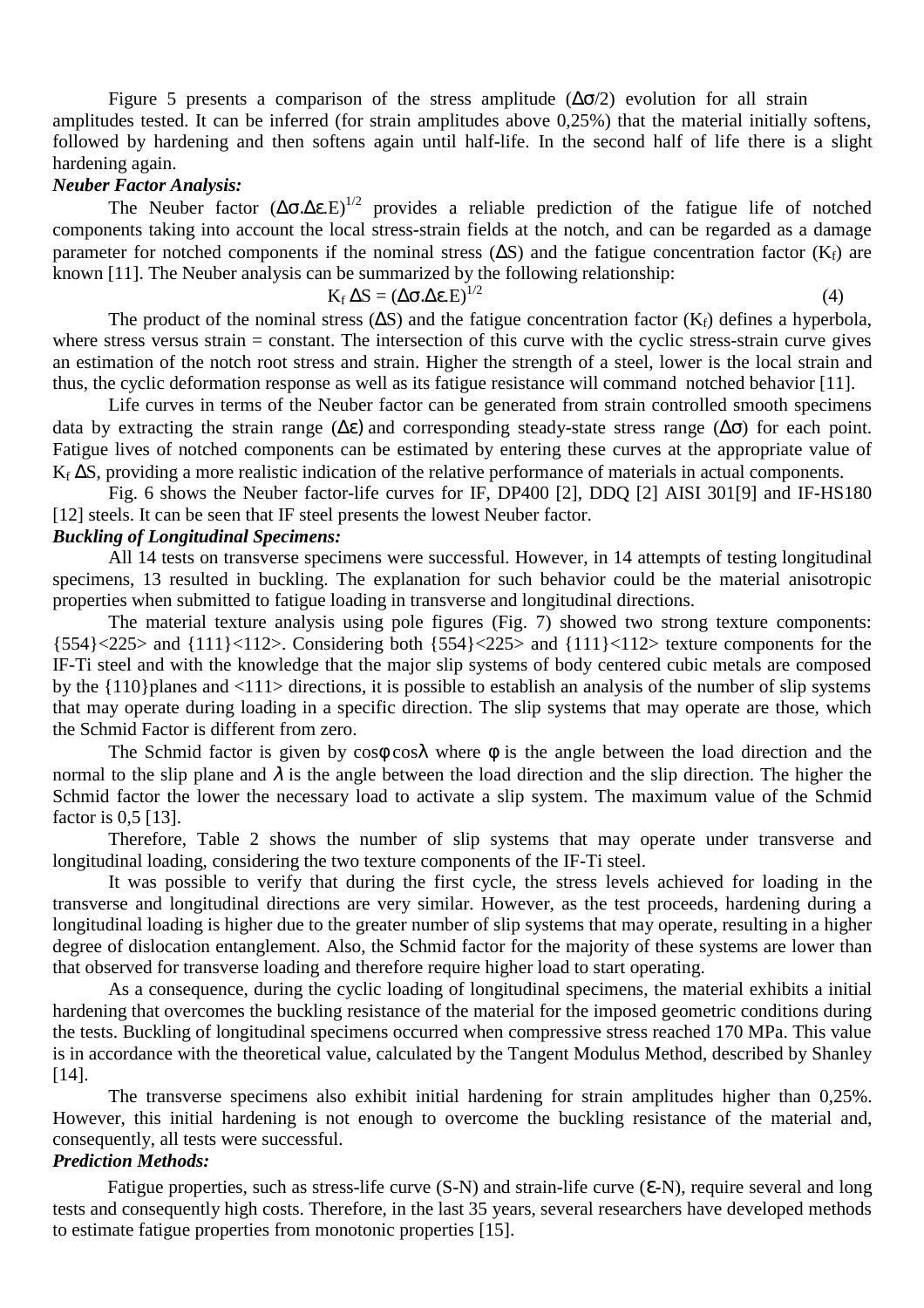Manson proposed the first methods known as "Four Point Correlation" and "Universal

Slopes" to estimate ε-N curves. Socie et al proposed another method adequate for steels called "Socie et al Method" or "Mitchell Method". Muralidharan & Manson proposed the "Modified Universal Slopes Method" and Bäumel & Seeger proposed a new method based in the "Uniform Material Law" [15].

The experimental total strain-life curve is compared to the total strain-life curves estimated by different methods (Fig.8). The Four Point Correlation and the Modified Universal Slopes Methods exhibits better correlation with the experimental curve for the low cycle region than the other methods, which showed to be conservative.

## **CONCLUSIONS**

- The obtained experimental total strain-life equation for transverse direction of IF steel is  $\Delta \mathcal{E}_t/2 = 0.0186(2N_f)^{-0.262} + 0.235(2N_f)^{-0.476}$ , with the transition point at  $2N_f=1.4 \times 10^5$  reverses.
- Comparison of monotonic stress-strain curve and the cyclic stress-strain curve for the transverse direction indicates cyclic hardening in all tested strain amplitudes.
- The IF steel exhibits the lowest Neuber factor when compared to other automotive sheet steels.
- For strain amplitudes above 0.25%, transverse specimens exhibit initial softening followed by hardening and softening again until half-life. In the second half-life, a slight hardening is observed.
- Longitudinal specimens exhibit a higher initial hardening than transverse specimens due to texture of the material, reaching the buckling resistance. Therefore, it was impossible to test the material in longitudinal direction under the geometrical imposed conditions (sheet thickness and buckling length).
- Four-Point Correlation and the Modified Universal Slopes Methods give better predictions for IF-Ti fatigue properties. However, it seems necessary to formulate an improved prediction method that fits more suitably to the IF steel.

**ACKNOWLEDGMENTS***:* The authors would like to thanks FAPESP (Proc. 97/06399-8) for financial support and to CSN for materials provision.

## **REFERENCES**

- [1] Fekete J. R.;. Strugala D. C; Yao Z. (1992) *J. Metals*, **44**, 1, pp.17-21.
- [2] Fredriksson K.; Melander A.; Hedman. (1988) Int. J. of Fatigue, **10**, 3, pp. 139-151.
- [3] Biswas K.; Elsing L. ; Gorl E.; Schulte M. (1993) Steel Research, **64**, 2, pp. 407-413.
- [4] Biswas K.; Hauman W.; Schulte M. (1994) Technische Mitteilungen Krupp, English Edition, **1**, pp. 33- 40.
- [5] ASTM E8-96A Standard test methods for plastic strain ratio r for sheet materials. (1996) ASTM
- [6] ASTM E517-81 Standard test methods of tension testing of metallic materials. (1981) ASTM.
- [7] ASTM E646-93 Standard test method for tensile strain-hardening exponents (n-values) of metallic sheet materials. (1993) ASTM.
- [8] ASTM E606-92 Standard practice for strain controlled fatigue testing. (1992) ASTM.
- [9] Bergengren Y.; Larsson M.; Melander A. (1995) Materials Science and Technology, **11**, 12, pp. 1275- 1280.
- [10] Mitchell M. R. Fundamentals of modern fatigue analysis for design. (1978) In ASM Materials Science Seminar, **10**.
- [11] Topper T. H., Wetzel R. M., Morrow J. (1969) J. Materials, JMLSA, **4**, pp. 200
- [12] Gustavsson A. Scandinavian (1996) J. of Metallurgy, **25**, pp. 244 -250.
- [13] Abe M. Formable steels. (1992) In Materials Science and Technology: a comprehensive treatment, **7**, pp. 285-333.
- [14] Shanley F. R. (1957) Strength of Materials. McGraw-Hill.
- [15] Ong J. H. Int. (1993) J. of Fatigue, **15**, 1, pp. 13-19.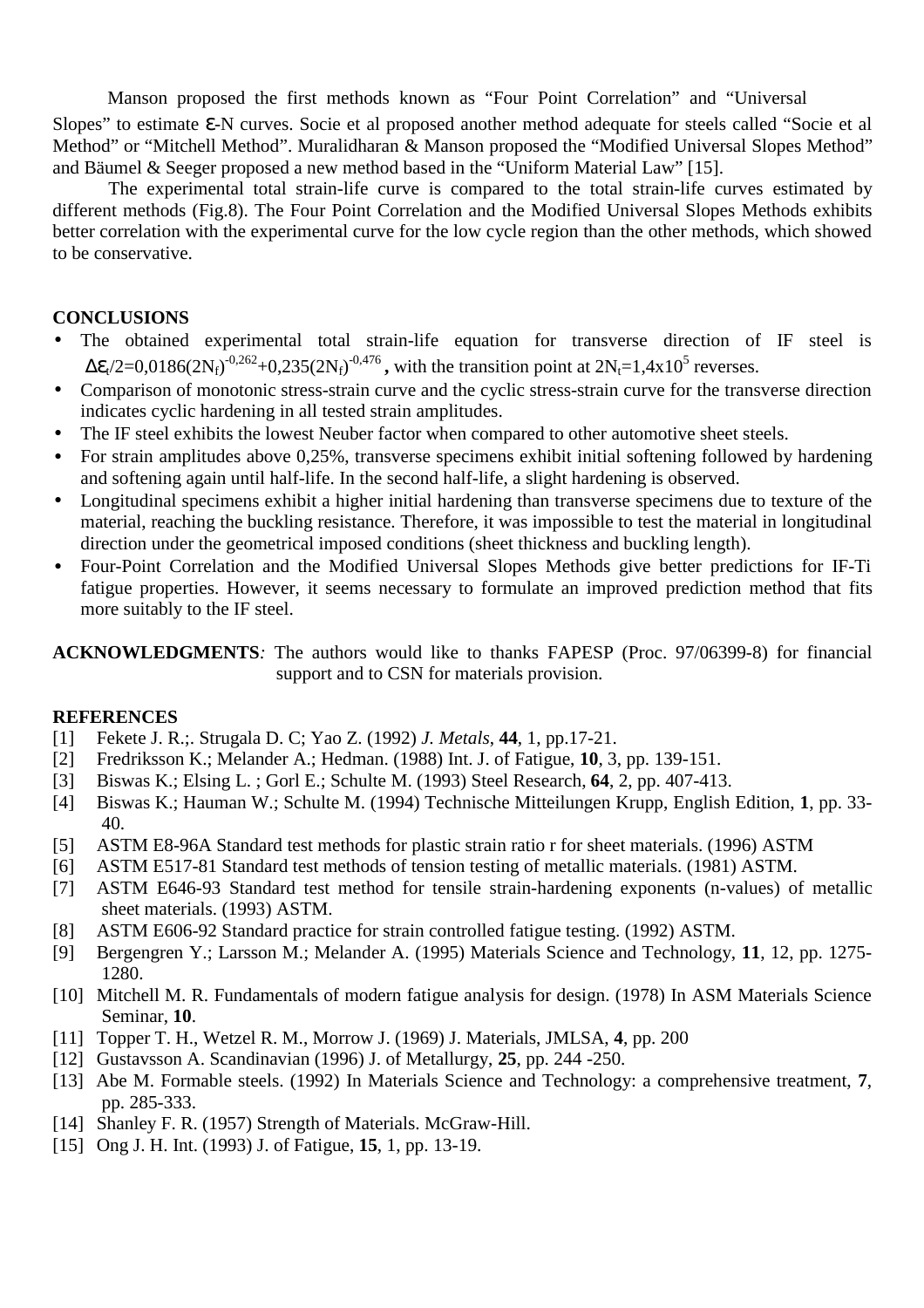| specimen | Yield strength | Ultimate<br>$(0,2\%)$ (MPa) Strength (MPa) | Area reduction<br>(% ) | Elongation<br>$(\%)^1$ | Ductility | Hardening<br>$exponent$ <sup>-</sup> | Normal<br>anisotropy <sup>3</sup> |
|----------|----------------|--------------------------------------------|------------------------|------------------------|-----------|--------------------------------------|-----------------------------------|
|          | 111.1          | 287.9                                      | 58.2                   | 53.7                   | 0.872     | 0.251                                | 1.83                              |
| LT       | 116.4          | 291.4                                      | 52.4                   | 51.9                   | 0.742     | 0.246                                | 1.91                              |
| T        | 124.1          | 301.1                                      | 55.2                   | 55.2                   | 0.803     | 0.233                                | 2.52                              |
| Average  | 117.2          | 293.5                                      | 55.3                   | 52.7                   | 0.806     | 0.243                                | 2.04                              |

Table 1 Monotonic properties of IF-Ti steel.

1- Total elongation in 50mm.

2- Value obtained for the interval 0.2% to 8% .

3- Test interrupted at 20% elongation.

| Slip systems and Schmid factor. |                      |                           |               |  |  |  |  |  |
|---------------------------------|----------------------|---------------------------|---------------|--|--|--|--|--|
|                                 | [554] < 225          | ${111}{\leq}112$          |               |  |  |  |  |  |
| Number of slip<br>systems       | <b>Schmid Factor</b> | Number of slip<br>systems | Schmid Factor |  |  |  |  |  |
| Longitudinal                    |                      |                           |               |  |  |  |  |  |
| $\overline{2}$                  | 0,087                | $\overline{2}$            | 0,136         |  |  |  |  |  |
| $\overline{2}$                  | 0,186                | 4                         | 0,272         |  |  |  |  |  |
| $\overline{2}$                  | 0,247                | $\overline{2}$            | 0,408         |  |  |  |  |  |
| 2                               | 0,334                |                           |               |  |  |  |  |  |
| $\overline{2}$                  | 0,433                |                           |               |  |  |  |  |  |
| Transverse                      |                      |                           |               |  |  |  |  |  |
| 4                               | 0,408                | 4                         | 0,408         |  |  |  |  |  |



Table 2.



Figure 1: Fatigue specimen (measurements in mm).



Figure 2: Experimental strain-life curves obtained for transverse direction.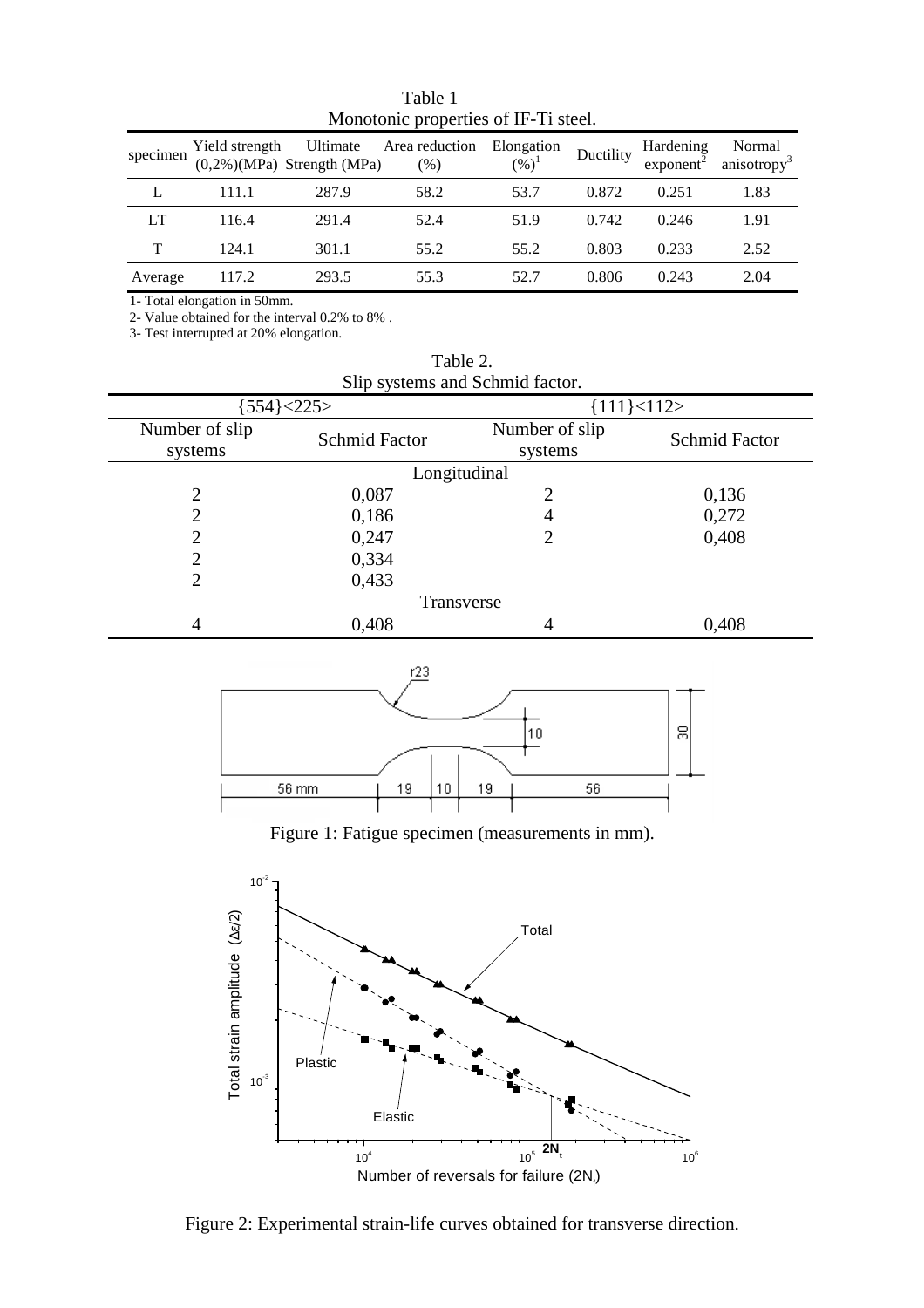

Number of reversals for failure (2N<sub>f</sub>)

Figure 3: Strain-life curves for IF-Ti (Transverse), DDQ and AISI 301.



Figure 4: Monotonic and cyclic stress-plastic strain curves.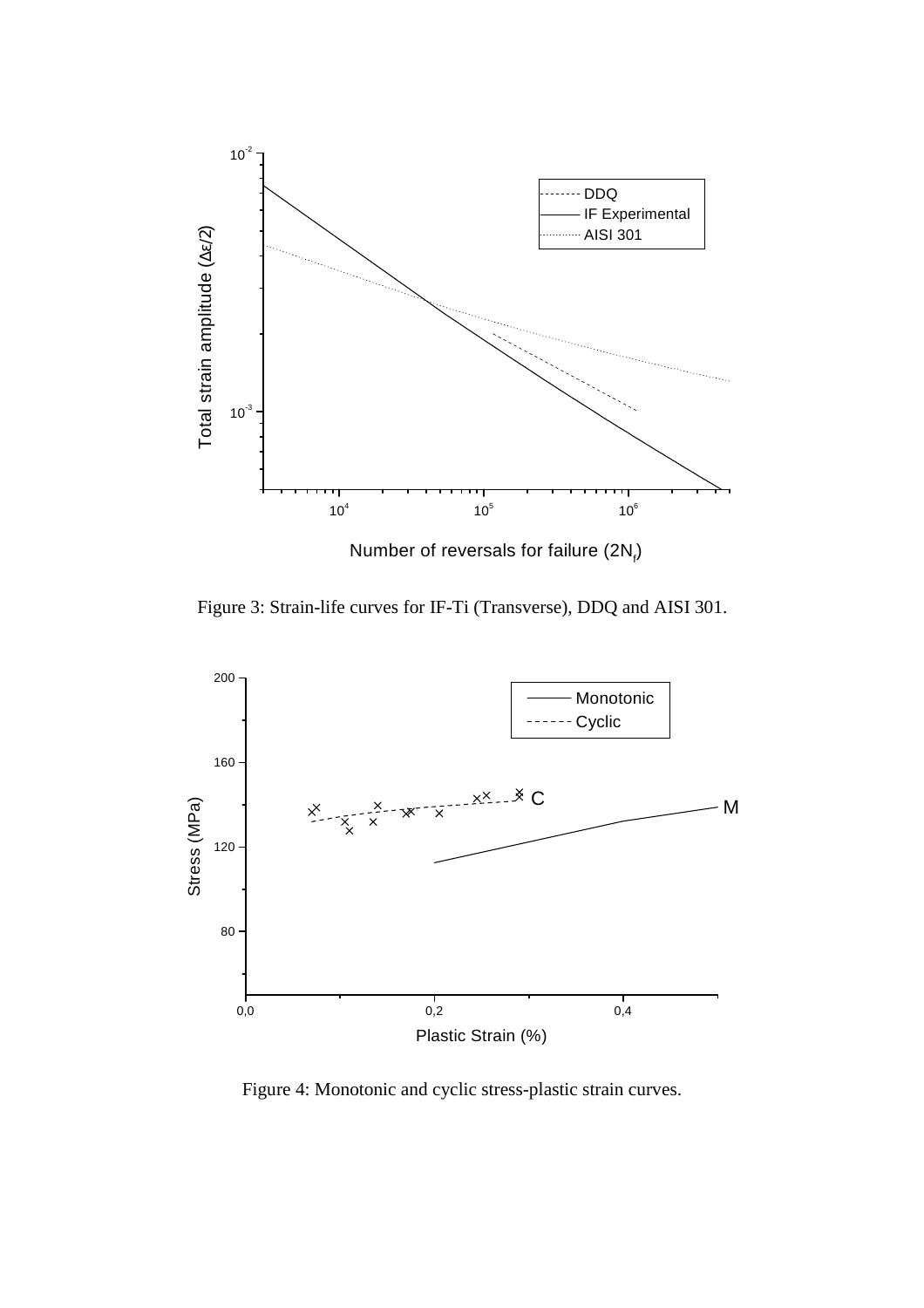

Figure 5: Stress amplitude evolution  $(\Delta \sigma/2)$  (Transverse).



Figure 6: Neuber factor-life curves for automotive steels.